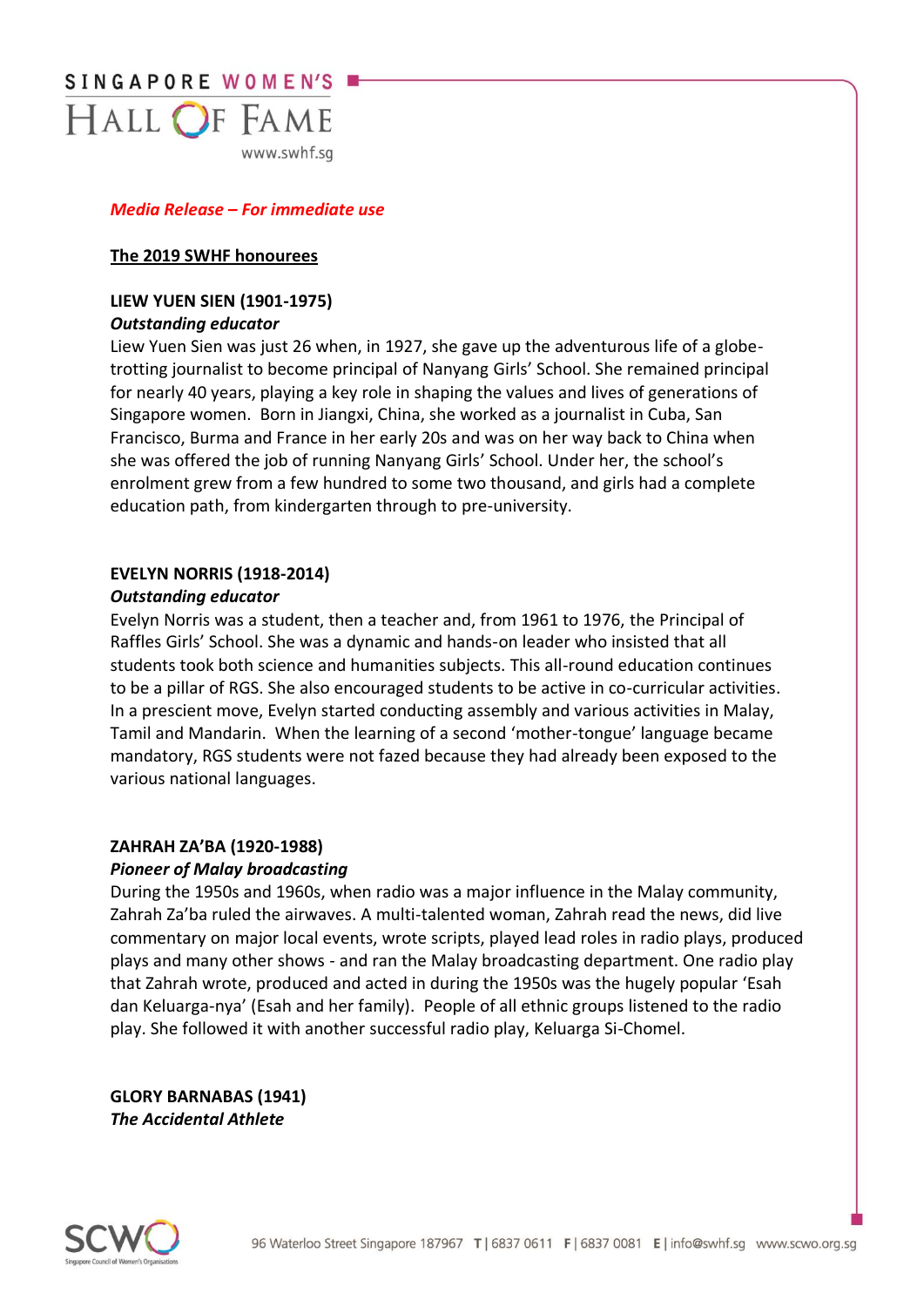

Glory Barnabas's running career began unexpectedly in 1963 when she was a trainee teacher. She was asked to join the Teachers Training College's 4x100m team at the last minute when a runner fell ill, and her team won the race. The late athletics coach Tan Eng Yoon spotted her potential and took her under his wing. Glory thus became a member of Singapore's golden generation of track and field athletes that won numerous medals at the SEAP Games from 1965 to 1975. At the 1973 Games in Singapore, Glory won the 200m gold medal in an exciting photo-finish final.

# **THAM YEW CHIN (1950)**

# *Award-winning author*

Tham Yew Chin, who was awarded the Cultural Medallion in 2009, is the best-known Singapore writer in China. Writing as *You Jin*, the former journalist and teacher has authored 191 books. She took the Chinese literary world by storm in 1991 when a publisher released five of her travelogues in China. The books, about her trips through countries in South America, the Middle East and Europe, were enormously popular and long queues of fans greeted her at the meet-the-author sessions that were organised in major Chinese cities. In 2000, Chongqing University set up the You Jin Research Centre.

# **K JAYAMANI (1955)**

# *Queen of long-distance running*

In September 1973, when the SEA Games were held in Singapore, 17-year-old Kandasamy Jayamani skipped school and went to the National Stadium to watch Glory Barnabas compete and win gold in the sensational photo-finish 200m final. Jayamani set her heart on being like Glory and winning gold for Singapore. Ten years later, the SEA Games were again held in Singapore and Jayamani, by now well-established as a topnotch runner, achieved her dream and won the marathon. She became Singapore's only female marathon gold medallist, a title she still holds today.

# **FLORENCE CHUA SIEW LIAN (1966)**

# *First female Deputy Commissioner of Police*

After 29 years in the Police Force, Florence Chua made history in June 2018 when she was appointed Director of the Criminal Investigation Division, the first woman to hold the post. And in another first for women, she also became a Deputy Commissioner of Police, overseeing Investigations and Intelligence. Joining the Singapore Police Force in 1989, she was by 1997 a Deputy Superintendent and the first woman Head Investigator at the Central Police Division. In 2012, she became Deputy Director in the CID where she led operations to dismantle organised crime groups and unlicensed moneylending and scam syndicates.